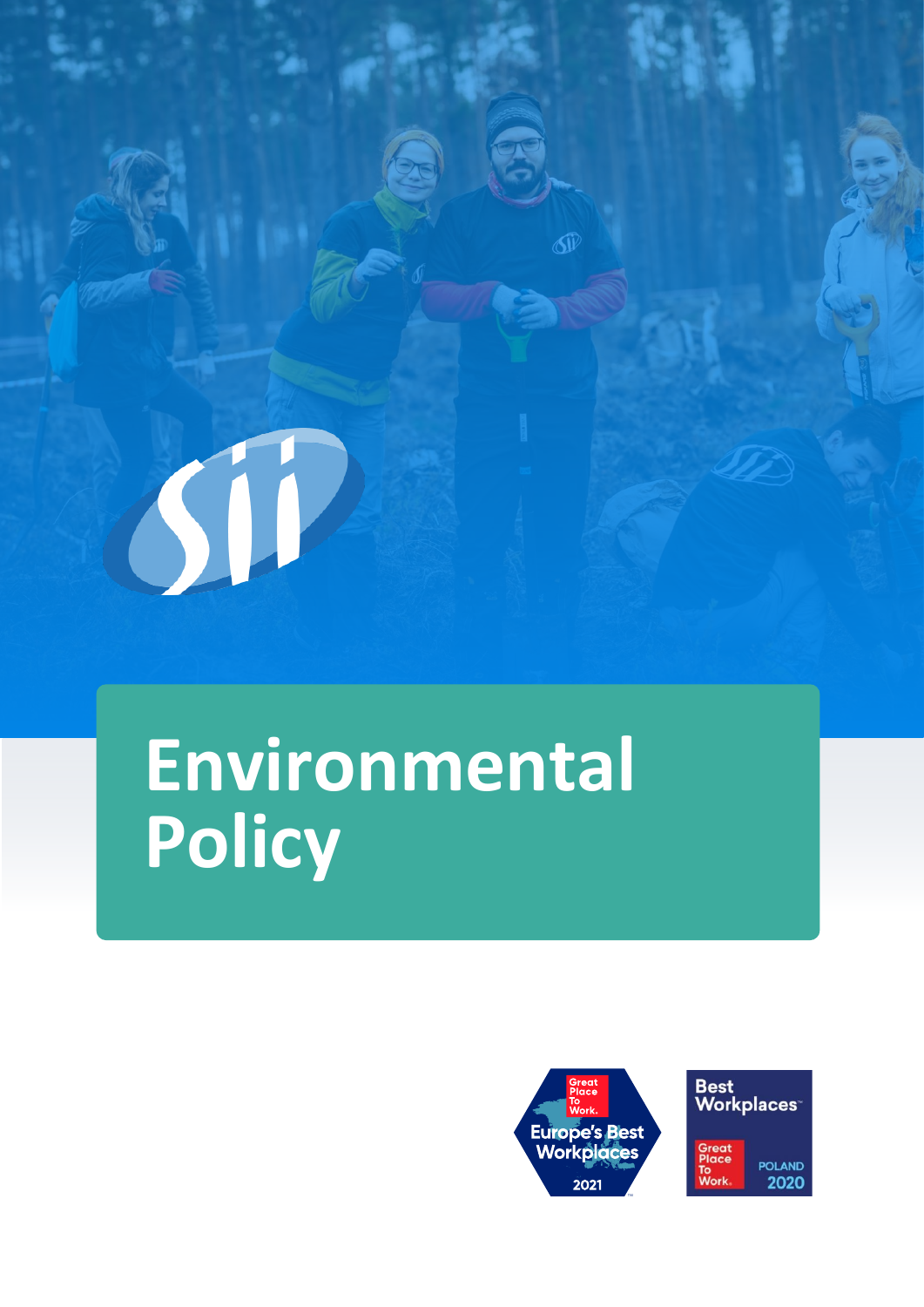Warszawa, 1st April 2022



## Objective and mission of the procedure

The objective of the *Environmental policy* is the determination of the ecological commitments of Sii Sp. z o.o., dictated by the care for the natural environment and its future. Sii Sp. z o.o. seeks to achieve its 5 strategic objectives, i.e., profit, clients' satisfaction, Workers' satisfaction, continuous growth and fun, with a minimal negative impact on the environment.

The *Environmental policy* serves the purpose of informing all the interested parties of the commitments undertaken by Sii Sp. z o.o.

## Audience

The recipients of the *Environmental policy* are the interested parties:

- $\Rightarrow$  Workers who, as a team of Sii Sp. z o.o. take part in the implementation of the obligations contained in this document. It is desirable that they use and disseminate the practices contained herein,
- $\Rightarrow$  customers and prospects interested in the environmental impact of a company that is or wants to be in their supply chain,
- $\Rightarrow$  Sii's suppliers, subcontractors as well as partners or the local community of Sii Sp. z o.o., who are interested in the influence of Sii's functioning upon the environment and the manner of its minimizing,
- $\Rightarrow$  other stakeholders.

## Content of the Environmental policy

The Management Board of Sii Sp. z o.o. obliges to minimize the negative impact on the environment through:

- $\Rightarrow$  protection of the environment, including prevention of pollution,
- $\Rightarrow$  the fulfilment of the commitments concerning the compliance, i.e., legal requirements as well as other requirements within the scope of the environmental protection which concern Sii Sp. z o.o,
- $\Rightarrow$  constant improvement of the environmental management system in order to improve the environmental results of Sii Sp. z o.o. activity,
- $\Rightarrow$  systematic control of energy and heating consumption within the organization, aimed at the identification of energy flows and the improvement of energy efficiency as well as reporting within the regularly executed energy audit,
- $\Rightarrow$  conducting rational waste management through proper segregation in cooperation with administrators of buildings leased by Sii Sp. z o.o,